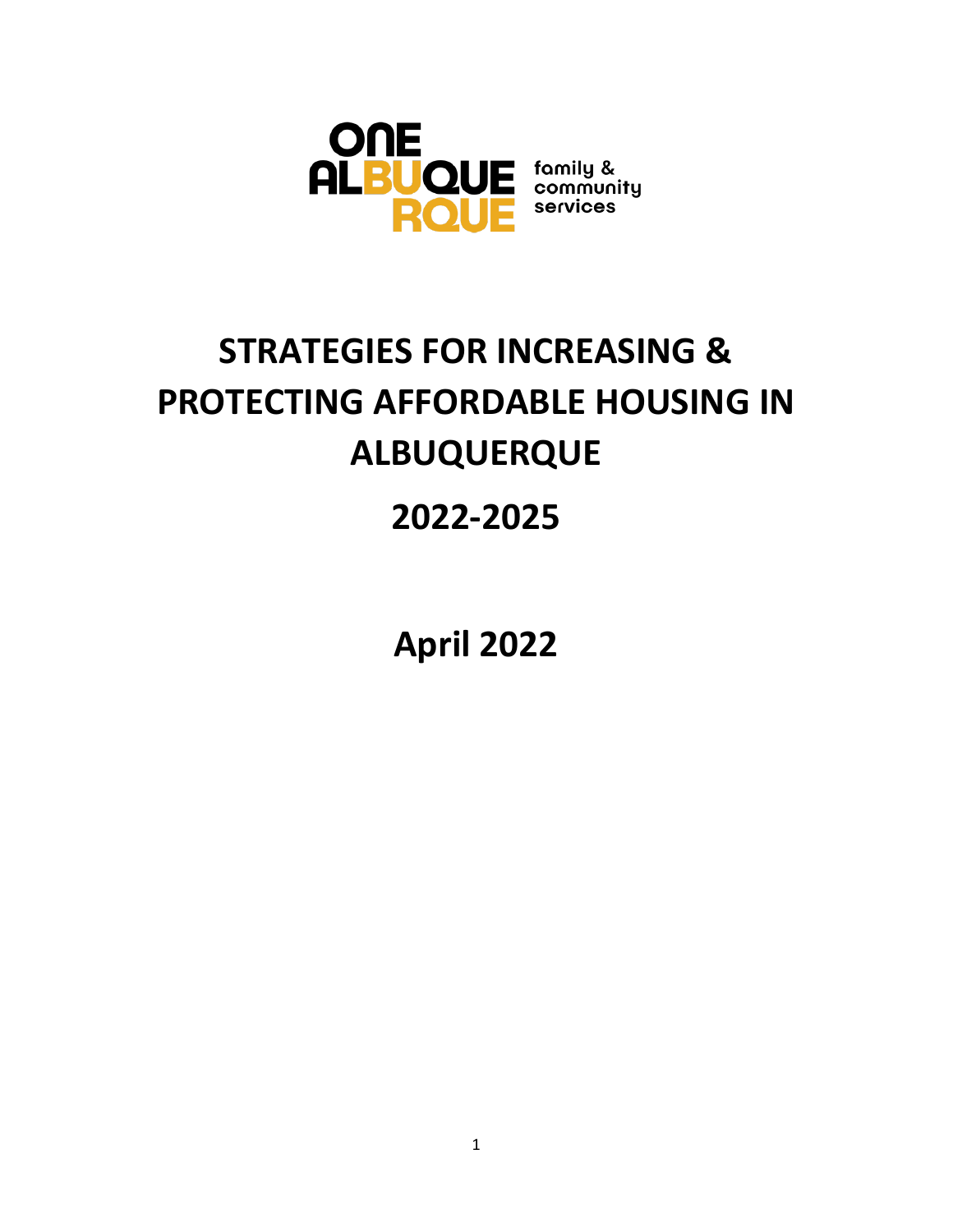## **Contents**

| Strategy 1: Acquire, rehab and convert motels into affordable efficiency apartments with on-site     |  |
|------------------------------------------------------------------------------------------------------|--|
| Strategy 2: Create Affordable Rental Units through New Construction or Acquisition/Rehab of Existing |  |
|                                                                                                      |  |
|                                                                                                      |  |
|                                                                                                      |  |
| Strategy 6: Increase Down payment assistance to help low-and-moderate income homeowners              |  |
|                                                                                                      |  |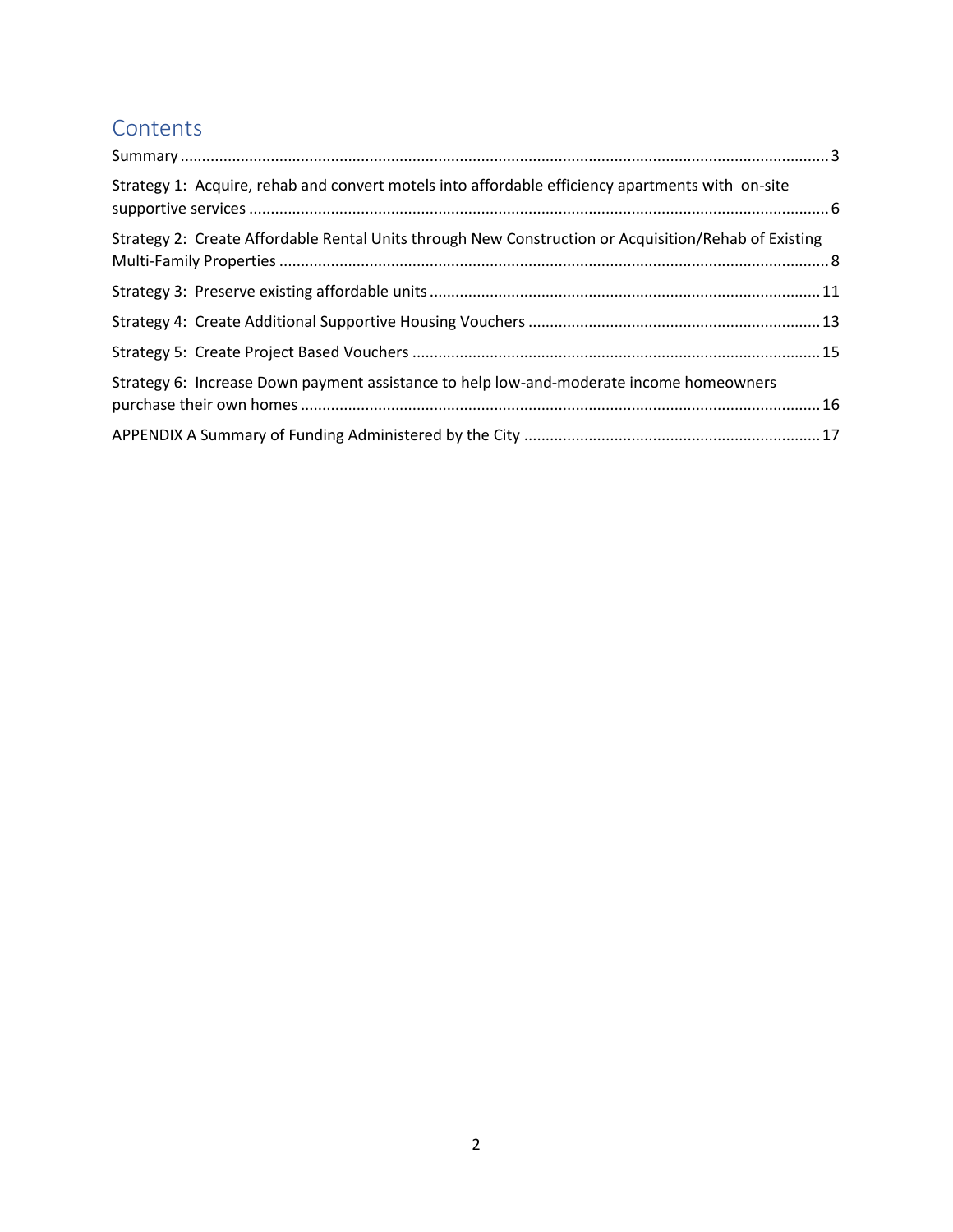### <span id="page-2-0"></span>**Summary**

The City of Albuquerque is committed to addressing the need for safe, decent housing across the housing spectrum – from supportive housing for those experiencing homelessness, to developing affordable rental housing for working families, to creating homeownership opportunities for first time homebuyers.

The City's primary role in increasing and protecting the supply of affordable housing in Albuquerque is as a funder. This document presents six recommended funding strategies that the City should pursue in order to increase and protect the supply of safe, decent housing that is affordable to low-and-moderate income Albuquerque residents. For each funding-related strategy, we identify policy or non-budget changes that are also needed.

#### **The timeframe for these recommendations is April 2022 through December 2025.**

This Plan is built around affordable housing analysis and planning work that has been done since 2018:

- $\triangleright$  In 2019-2020 the City commissioned the Urban Institute to conduct an analysis of affordable housing needs for renters at or below 30% Area Median Income (AMI).
- $\triangleright$  In addition, the 2018-2022 Consolidated Plan includes a housing needs assessment and market analysis that provides a foundation for how the City uses its affordable housing funding.
- ➢ In fall 2020, the City of Albuquerque, Bernalillo County and University of New Mexico established a Homeless Coordinating Council (HCC), whose purpose is to deliver a coordinated community-wide framework for expanding and strengthening service and permanent affordable housing for people experiencing homelessness in Albuquerque metro area. The HCC formed a Housing Committee, which was charged with identifying gaps/needs and developing high impact strategies. The Housing Committee completed this task, using the Urban Institute analysis for its foundation, which was incorporated into the *HCC Coordinated Community Wide Framework on Homelessness*. The Housing Committee then recommended specific, measurable targets with cost estimates and needed policy changes. The Housing Committee's recommended high impact strategies and measurable targets are woven into the strategies in this document.

We developed these recommended funding strategies around these principles:

- Develop affordable rental units more quickly and cost-effectively
- Preserve existing affordable housing rental units
- Fully leverage other funding sources, particularly the Low Income Housing Tax Credit program
- Create housing that is affordable for all low- and moderate-income residents, including
- those at or below 30% AMI
- Address the full spectrum of affordable housing needs, from supportive housing to affordable rental housing to homeownership

For each strategy, we identify a specific, measurable target. DFCS has a mix of local, state and federal funds it can use to support affordable housing development. Much of this funding is recurring. For each strategy below, we identify how much of our current and anticipated funding between 2022 and 2025 will be committed to each strategy to help meet this target. (Appendix A summarizes the different sources of funding that are available to the City). All strategies will also require additional funding to meet the identified target.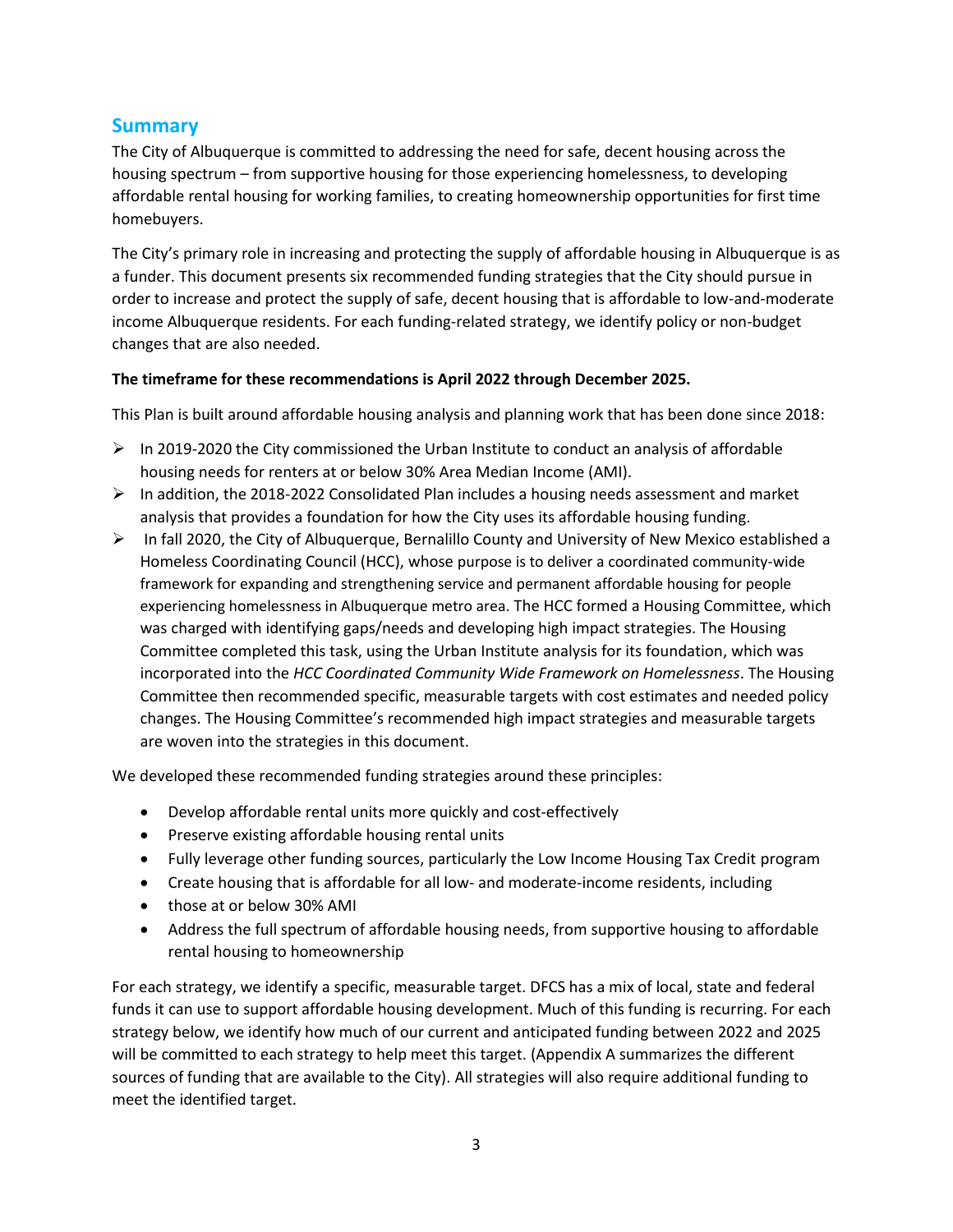## **SUMMARY OF RECOMMENDATIONS 2022-2025**

| <b>Strategy</b>                                                                                                                                                   | <b>Target</b>                                           | <b>Commitment of City</b><br><b>Funding</b>                                                                                        | <b>Additional Funding</b><br><b>Needed</b>                                     | <b>Non-Budgetary or Policy</b><br><b>Changes Needed</b>                                                                                                                                                                                                                                                                                                                                                                                                                             |
|-------------------------------------------------------------------------------------------------------------------------------------------------------------------|---------------------------------------------------------|------------------------------------------------------------------------------------------------------------------------------------|--------------------------------------------------------------------------------|-------------------------------------------------------------------------------------------------------------------------------------------------------------------------------------------------------------------------------------------------------------------------------------------------------------------------------------------------------------------------------------------------------------------------------------------------------------------------------------|
| Strategy 1:<br>Acquire, rehab and<br>covert motels into<br>affordable<br>efficiency<br>apartments with<br>on-site supportive<br>services                          | Create 200<br>new units                                 | Available/Anticipated<br>\$4 million CARES<br><b>CDBG</b><br>\$7.4 million HOME<br><b>ARPA</b><br>\$2 million NM Capital<br>Outlay | \$1.6 million for<br>acquisition/rehab<br>\$1 million for on-<br>site services | Allow for basic kitchen<br>$\blacktriangleright$<br>amenities in the Integrated<br>Development Ordinance for<br>motel conversions                                                                                                                                                                                                                                                                                                                                                   |
| Strategy 2:<br>Develop Affordable<br><b>Rental Units</b><br>through New<br>Construction or<br>Acquisition/Rehab<br>of Existing Multi-<br><b>Family Properties</b> | Fund 1000<br>new units                                  | \$7.2 million HOME<br>\$5.2 million<br><b>Workforce Housing</b><br><b>Trust Fund</b>                                               | \$78 million                                                                   | Align City funding with LIHTC<br>➤<br>requirements<br>Fund at least one 4% and one<br>➤<br>9% LIHTC project each year<br>Fund one modular housing<br>➤<br>project<br>Establish fast track<br>➤<br>permitting process<br>Allow relaxed zoning<br>➤<br>standards<br>Utilize City land<br>➤<br>Establish mechanism for<br>purchasing land<br>Allow for-profit developers to<br>$\blacktriangleright$<br>receive City funding for some<br>project types<br>Fund developer capacity<br>➤ |
| Strategy 3:<br>Preserve existing<br>affordable units                                                                                                              | Preserve<br>500 units                                   | \$3 million CDBG<br>\$1 million Workforce<br><b>Housing Trust Fund</b>                                                             | \$6 million                                                                    | $\blacktriangleright$<br>Develop and implement a<br>strategy for engaging<br>property owners who have<br>units with subsidies that are<br>about to expire<br>Fully leverage the 9% LIHTC<br>➤<br>program by funding at least<br>one preservation project a<br>year that will apply for the<br><b>LIHTC</b> funding                                                                                                                                                                  |
| Strategy 4: Create<br>more supportive<br>housing vouchers                                                                                                         | Create 325<br>new<br>permanent<br>supportive<br>housing | \$8.8 million (to<br>maintain current<br>vouchers)                                                                                 | \$10.8 million                                                                 | Establish landlord incentives<br>≻<br>and/or pass legislation that<br>prohibits source of income<br>discrimination (including<br>housing vouchers)                                                                                                                                                                                                                                                                                                                                  |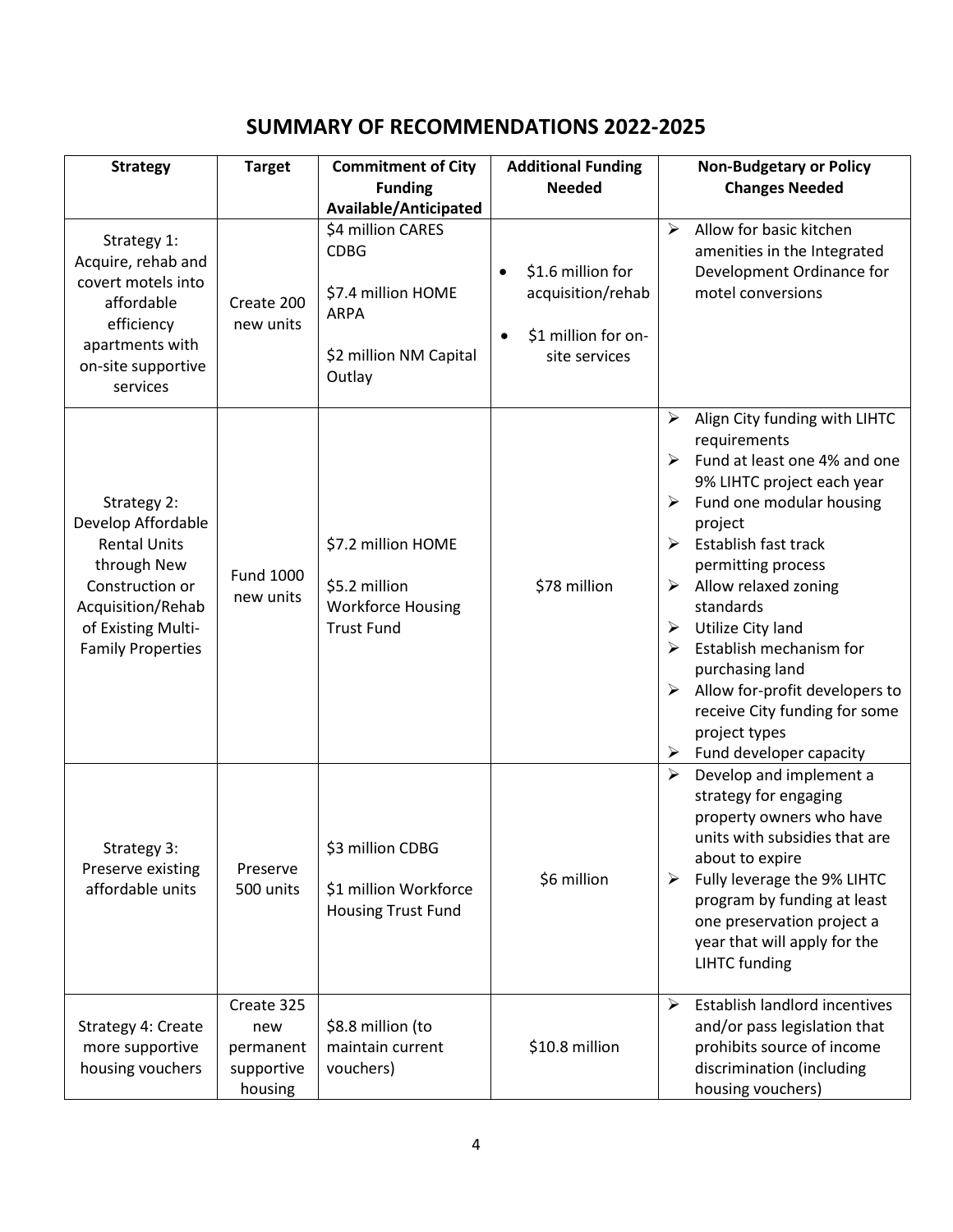|                                                                                                                                          | vouchers<br>and 200<br>rapid<br>rehousing<br>vouchers |                    |               | ➤<br>➤                | Engage new/existing partners<br>to amplify/leverage existing<br>services<br>Develop coordinated model<br>for providing rental<br>assistance and supportive<br>services with defined<br>roles/functions |
|------------------------------------------------------------------------------------------------------------------------------------------|-------------------------------------------------------|--------------------|---------------|-----------------------|--------------------------------------------------------------------------------------------------------------------------------------------------------------------------------------------------------|
| Strategy 5: Create<br>Project Based<br>Vouchers                                                                                          | Create 225<br>new<br>project-<br>based<br>vouchers    | \$0                | \$2.9 million | $\blacktriangleright$ | Need to develop a policy to<br>attach project-based<br>vouchers to City funded<br>projects                                                                                                             |
| Strategy 6:<br>Increase Down<br>payment<br>assistance to help<br>low-and-moderate<br>income<br>homeowners<br>purchase their own<br>homes | Assist 200<br>households<br>to purchase<br>a home     | \$4.8 million CDBG | \$3.2 million | ➤                     | No policy changes have been<br>identified at this time                                                                                                                                                 |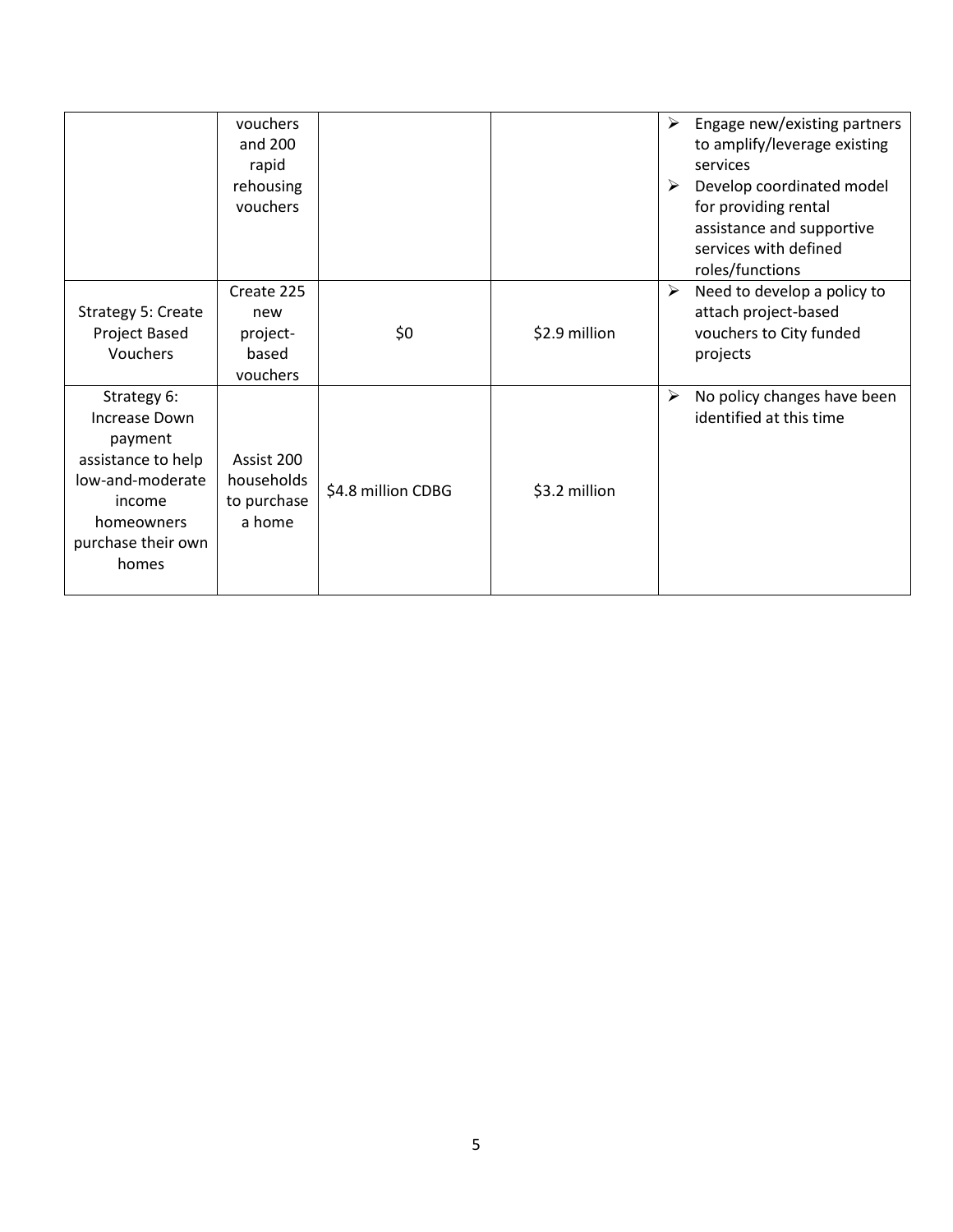## **Strategy 1:**

## <span id="page-5-0"></span>**Acquire, rehab and convert motels into affordable efficiency apartments with on-site supportive services**

#### Rational

Efficiency apartments can be a cost-effective way to provide decent, safe housing to single adults or couples without children. Single adults make up the largest portion of those who experience homelessness, including those who are considered chronically homeless. Because of their design, motel conversions would likely be a relatively quick and cost-effective means of creating additional efficiency apartments.

#### Overall Level of Need

The Urban Institute's *Albuquerque Affordable Housing and Homelessness Needs* Assessment identified a gap of 15,500 units of affordable housing for renter households with extremely low incomes (at or below 30% AMI). The 2018-2022 Consolidated Plan estimates that at least 28,240 additional housing units are needed that are affordable to households earning less than 50% of AMI.

#### Progress Since 2018

The City has not undertaken any acquisition/rehab projects with motels since 2012. The last motel conversion the City funded were La Luna Lodge and the Sundowner, in 2012 and 2013 respectively.

#### Target Goal for 2025

The City's target goal is to create 200 efficiency apartments between 2022-2025. The estimated total acquisition/rehab costs are \$15 million and total recurring services costs are \$1 million annually. This estimate is based on assumption that acquired motels will be in relatively good condition.

#### Commitment with Existing/Anticipated Funding:

DFCS will commit \$13.4 million in capital costs to this strategy:

- ✓ CARES Community Development Block Grant: \$4 million
- $\checkmark$  HOME American Rescue Plan: \$7.4 million
- $\checkmark$  2021 NM Capital Outlay Appropriation: \$2 million

#### Additional Resources Needed to Reach Target Goal:

An additional \$1.6 million for acquisition/rehab and \$1 million annually for on-site supportive services will be needed.

#### Non-Budgetary or Policy Changes Needed

➢ *Allow for reduced kitchen amenities in the Integrated Development Ordinance for motel conversions*. The current IDO requires multi-family units to have a kitchen with a range, stovetop or oven. Allowing other types of appliances that can warm food (i.e. microwave) in lieu of a range, stovetop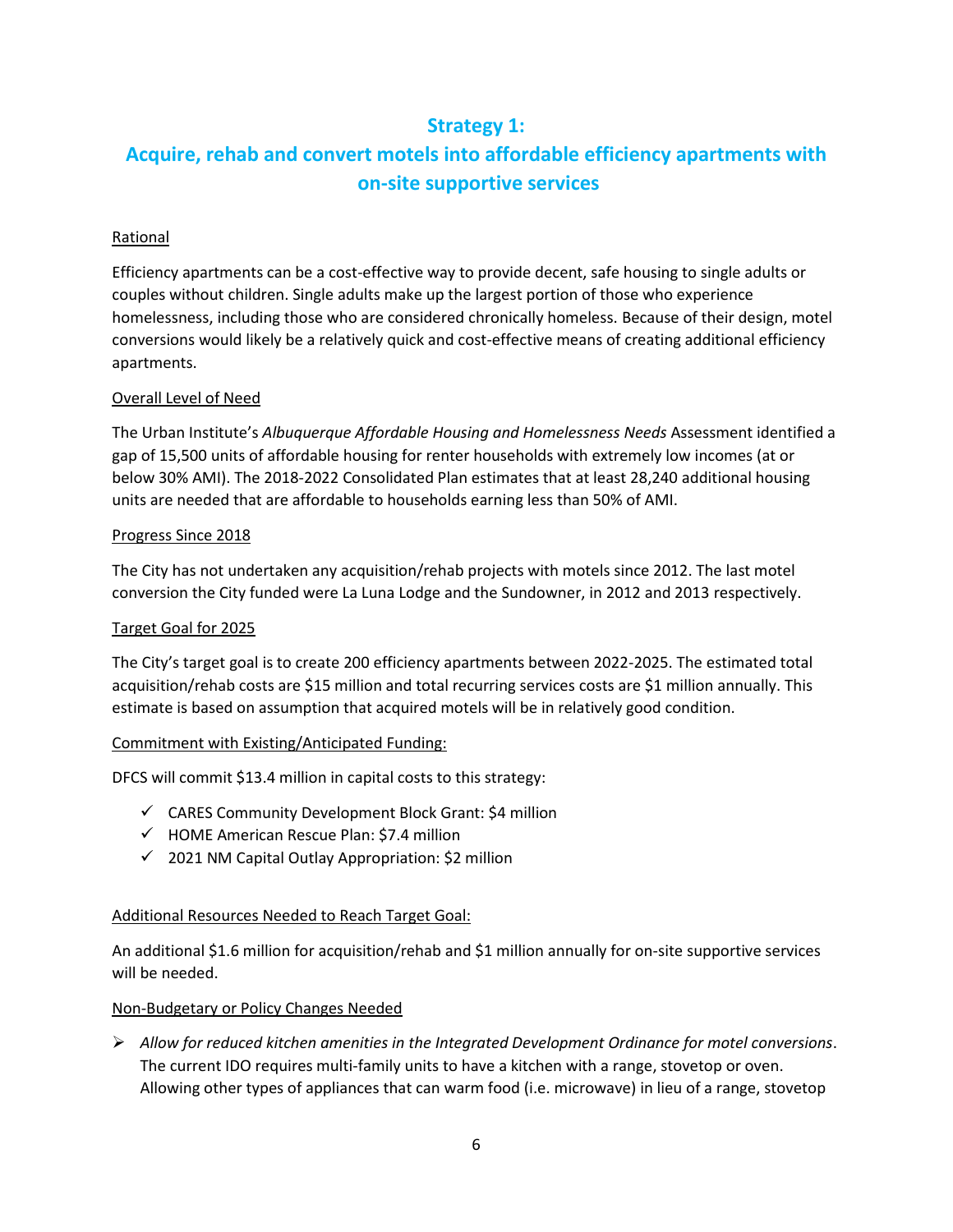or oven would allow units to be converted more quickly and cost-effectively. This type of kitchen can also better meet the needs of certain adults who need affordable housing.

➢ *This project will require project-based vouchers to be successful.* This is discussed in Strategy 5.

#### Timeframe

The anticipated timeframe from when a building is acquired to when adults begin moving in is 12-18 months. This estimated timeline is based on assumption that that are motels available for sale and that the acquired motels will be in relatively good condition.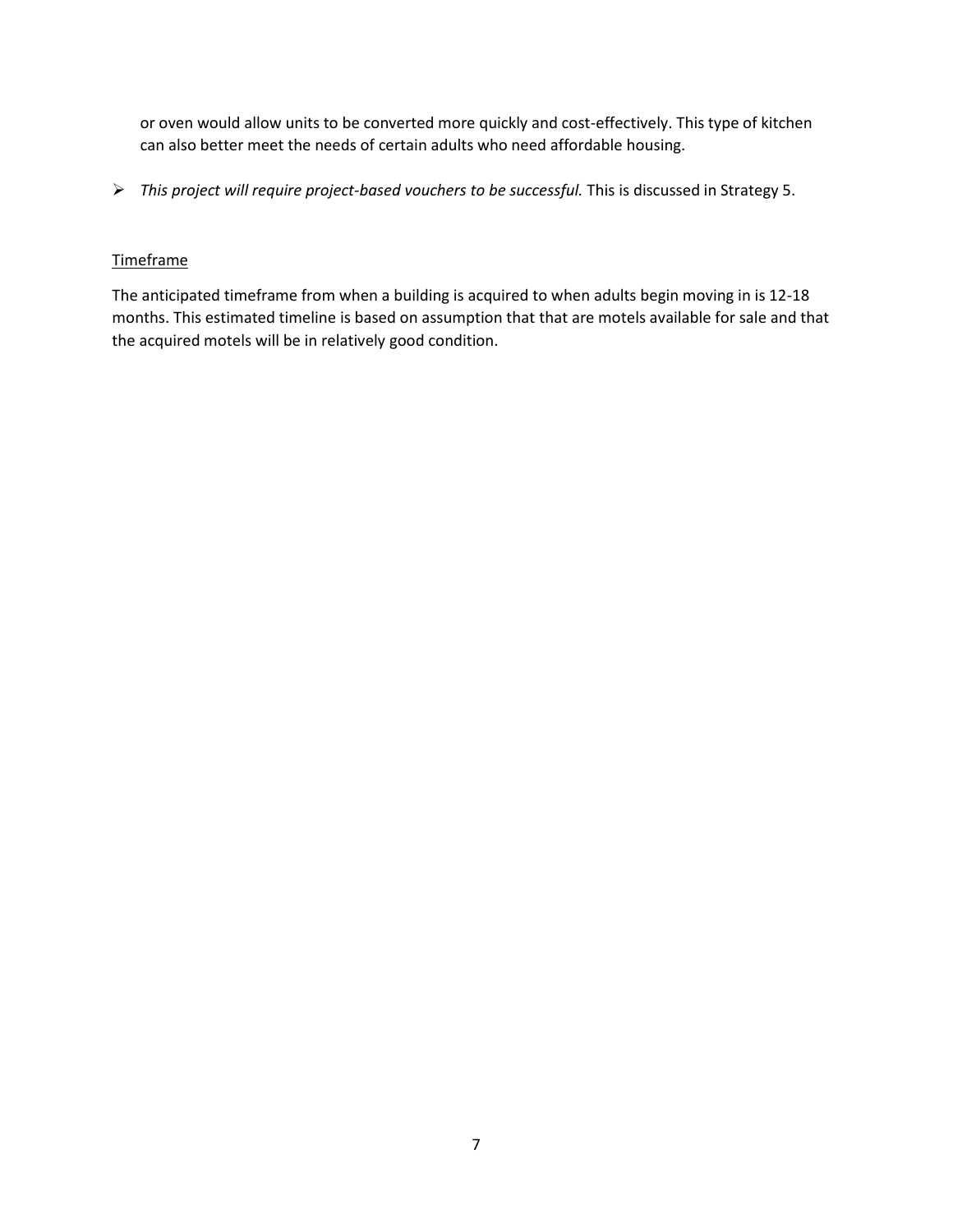## **Strategy 2:**

## <span id="page-7-0"></span>**Create Affordable Rental Units through New Construction or Acquisition/Rehab of Existing Multi-Family Properties**

#### Rational

Funding the development of affordable rental units through new construction is an effective way to increase the supply of homes that are affordable to low-and-moderate Albuquerque residents. The City has a strong history of successfully using local dollars to leverage the federal Low Income Housing Trust Credit program for new construction projects. While DFCS has less experience using acquisition/rehab of existing multi-family properties to create affordable housing, this may be a more cost-effective and timely method for bringing new affordable housing units online.

#### Overall Level of Need

The Urban Institute's *Albuquerque Affordable Housing and Homelessness Needs Assessment* identified a gap of 15,500 units of affordable housing for renter households with extremely low incomes (at or below 30% AMI). The 2018-2022 Consolidated Plan estimates that at least 28,240 additional housing units are needed that are affordable to households earning less than 50% of AMI.

#### Progress Since 2018

Since 2018, 6 projects funded through DFCS have been completed (one of these was an acquisition/rehab project and the rest were new construction). The City invested \$18.2 million in these projects, which produced 346 affordable units and 39 market rate units. In addition, the DFCS has invested \$17.3 million in 5 projects that are in the development pipeline, which are projected to produce at least 300 units of rental housing plus another 32 units of market rate housing.

The City currently owns seven apartment complexes. These contain 504 units of rental housing, of which 122 units are restricted for income-eligible households.

#### Target Goal for 2022-2025

The City's target goal is to fund the creation of 1000 affordable rental units through new construction or acquisition/rehab of existing multi-family structures by 2025. In order to successfully leverage LIHTC funding, the City will need to invest \$90 million in gap financing.

#### Commitment with Existing/Anticipated Funding

DFCS will commit \$12.4 million in capital costs to this strategy. By leveraging the 9% LIHTC program, this is projected to create approximately 150-225 new affordable housing units (the number of actual units produced will be contingent on construction costs).

- ✓ Workforce Housing Trust Fund: \$5.2 million
- $\checkmark$  HUD HOME: \$7.2 million

#### Additional Resources Needed to Reach Target Goal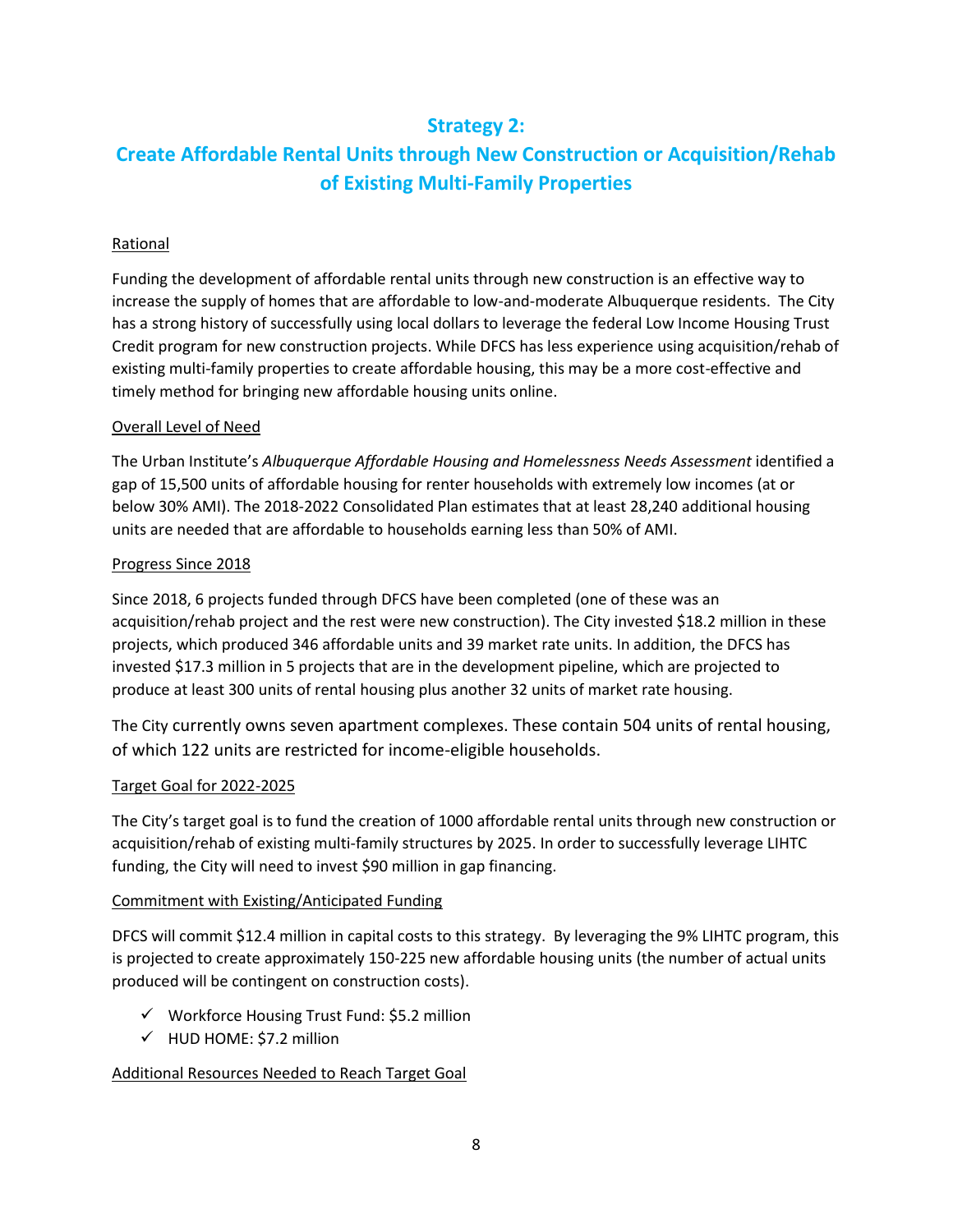To create another 850- 975 units of affordable rental units, DFCS can provide the gap financing needed for developers to utilize the 4% LIHTC program. The approximate amount of gap financing needed is \$80 million.

#### Non-Budgetary or Policy Changes Needed

#### *Fully leverage the 4% and 9% Low Income Housing Tax Credit Program*

- ➢ *Align City of Albuquerque priorities and evaluation criteria with MFA's Low Income Housing Tax Credit Program.* This change will ensure that City is fully leveraging LIHTC funding, by ensuring that projects selected through City's competitive process are also highly competitive for the LIHTC 9% program and/or can utilize for the 4% tax credit.
- ➢ *Fully leverage the 9% LIHTC program by funding at least one new construction and one acquisition/rehab project a year that will apply for the LIHTC funding.* MFA has two tracks for its 9% LIHTC program – one for new construction and one for acquisition/rehab. By funding at least one acquisition/rehab project each year, we can ensure that there is at least one project competing in each track every year.
- ➢ *Fund at least one 4% project each year.* The 4% LIHTC uses a rolling application process and because the program is underutilized projects do not need to compete again other projects for funding. Funding at least one 4% project each year will allow us to leverage this underutilized resource.

#### *Expedite Development*

- ➢ *Fund at least one modular housing project.* While new construction projects are highly effective at leveraging the 9% LIHTC, they can take a long time to develop. The average timeline from the time that City funding becomes available to the time that families are moving in is approximately three years. By setting aside housing funds for a modular affordable housing development, the City can test whether this is an effective way to quickly produce safe, costeffective housing.
- ➢ *Create relaxed zoning standards for affordable housing projects.* The IDO and Development Process Manual contain a multitude of rules and regulations that pertain to all developments. By relaxing some of these requirements, to be approved on a project-by-project basis, the City could reduce the costs and complexity of affordable housing development.
- ➢ *Create a permitting fast track for affordable housing projects*. While this may only reduce the time it takes to build affordable housing by 30-60 days, it would also signal that the City encourages and supports these developments.

#### *Develop a Land-banking strategy*

➢ *Utilize land that the City already owns to the maximum extent possible.* The City will conduct an analysis of land that it currently owns to determine whether any of this land would be suitable for affordable housing development. The City should consider conveying a City-owned land that is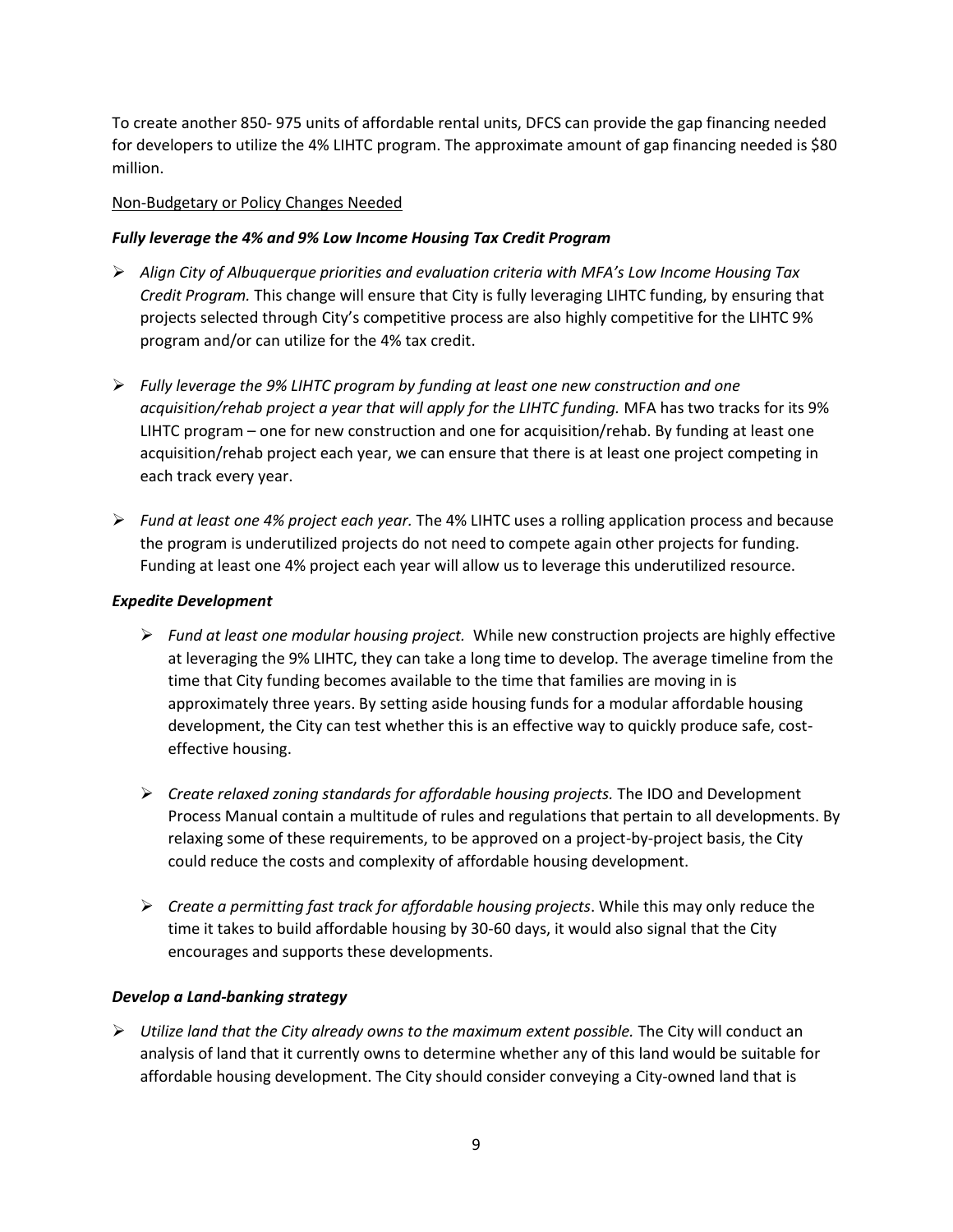identified to a developer at no-cost, as part of the RFP process.

➢ *Develop a mechanism to identify and quickly acquire parcels of land that can be used for housing development.* Purchasing land for future develop can help reduce development costs (by purchasing land for a lower price than it would be in the future) and help ensure housing is located near jobs, transportation, good schools and other amenities. Based on recent experience, neighborhoods often desire significant input when the City acquires property for housing development. To be successful, we will also need sufficient resources to work with local neighborhoods. Neighborhood input may also increase the timeline to development.

#### *Build capacity and increase the number of developers engaged in affordable housing development*

- ➢ *Considering allowing for-profit developers to receive local affordable housing funding.* DFCS's current administrative and procurement rules do not allow for-profit developers to receive local affordable housing funding (the same is true for HUD funding under HUD rules). The current non-profit developer community is small, but it has been able to utilize existing funding. If funding were to significantly increase in order to reach the target goal of 1200 units by 2025, additional developer capacity would be needed. Allowing for-profit developers to apply for all or some types of housing projects would increase capacity. For example, current non-profit developers have had limited interest in acquisition/rehab projects. A partnership with a for profit developer may be needed.
- ➢ *Fund capacity for non-profit developments.* Current non-profit developer capacity is limited. DFCS will need to build non-profit developer capacity in order to meet the target goal.
- ➢ *Acquire rental units and add them to the City's existing portfolio of City-owned rental housing*. In addition to funding developers, the City could also acquire apartment buildings and subsidize some units to be affordable. The City could use its bonding capacity, as allowed under state Municipal Housing Law, to finance the City's acquisition of apartment buildings. Some units could be subsidized through rental income generate income by the project, or City could attach project-based vouchers to these units (as discussed in Strategy 5).

#### Timeframe

For new construction, it takes approximately three years from when City fund is appropriated to when households begin moving into their apartments. The goal for acquisition/rehab and modular construction projects is to reduce that timeframe to 12-18 months.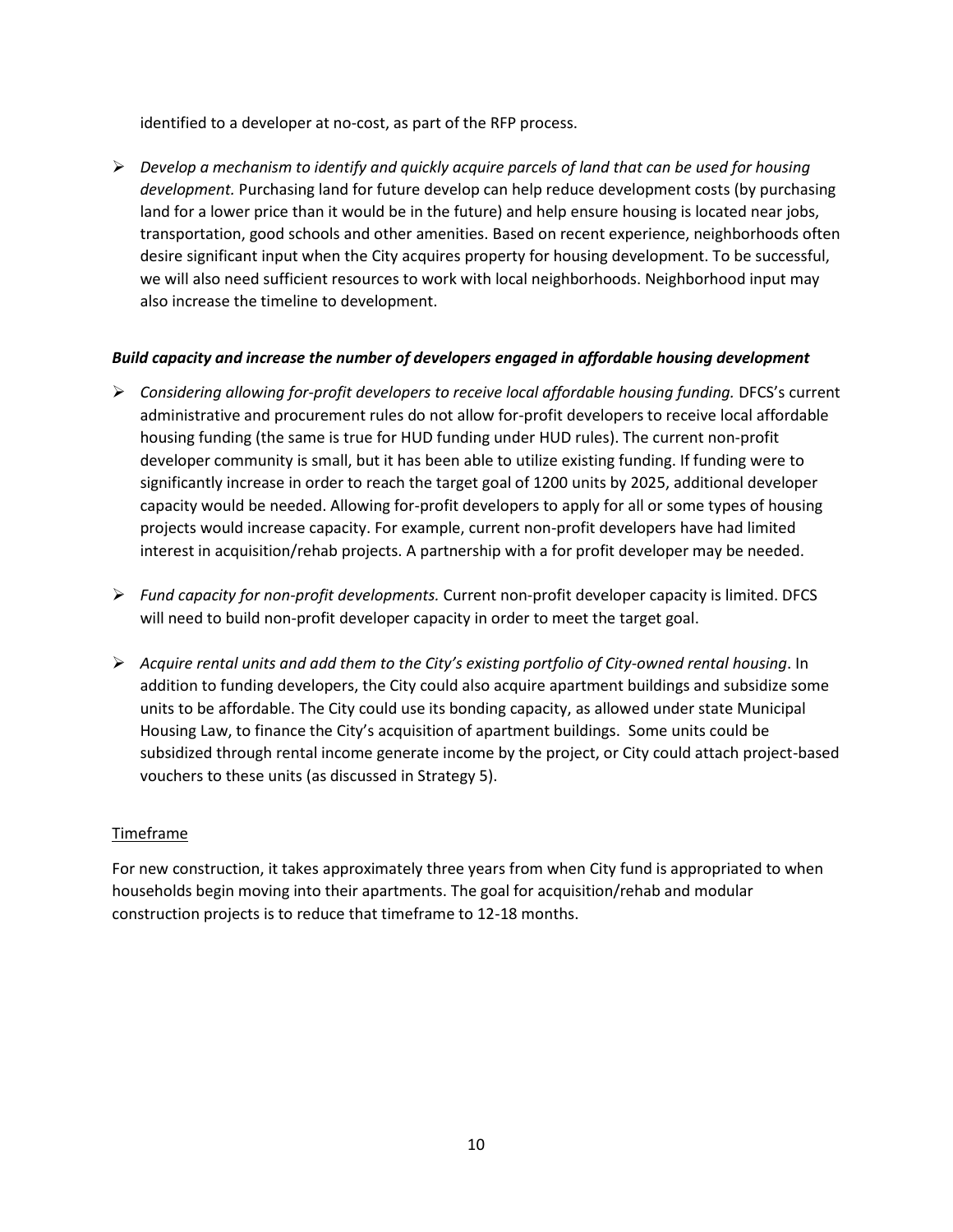## **Strategy 3: Preserve existing affordable units**

#### <span id="page-10-0"></span>Rational

While creating additional units of affordable housing through acquisition/rehab or new construction is a core part of our strategy, we also need to protect existing units of affordable housing as well. Without a solid preservation strategy, we will only lose existing resources as new resources come online.

#### Overall Level of Need

The Urban Institute's *Albuquerque Affordable Housing and Homelessness Needs Assessment* found that nearly 3,000 subsidized rental units in Albuquerque have income limits that expire by 2025. In addition, more than half of all rental units affordable to renter households with very low incomes were built before 1980. Many of these units could be lost to disrepair without aggressive preservation efforts.

The *Albuquerque Affordable Housing and Homelessness Needs Assessment* also address public housing units. Public housing units are not subject to expiring affordability commitments; however, their age, deteriorated physical condition, and lack of capital for maintenance and renovations put them at risk of exiting the affordable housing stock. The AHA reports a portfolio of 953 public housing units, all of which were built in the 1970s and 1980s and none of which have undergone major rehabilitation. It estimates, conservatively, that immediate capital needs total \$5.3 million and that an additional \$18.5 million will be needed in the next two decades. The housing authority receives only \$1 million annually for its capital budget.

#### Progress Since 2018

Since FY18, the City has invested \$4.8 million in CDBG funds to renovate Albuquerque Housing Authority Public Housing units. \$3.2 million was to renovate 12 units of senior housing and \$1.6 million to replace roofs at 13 different sites for a total of 150 units. In addition, the City has served as a fiscal agency for the Albuquerque Housing Authority for \$3.1 million capital outlay funding for renovation.

#### Target Goal for 2022-2025

The City's target goal is to help preserve 500 units of affordable housing between 2022 and 2025. Some units with expiring subsidies could be preserved by engaging owners to renew their existing subsidies, without needing to provide additional funding. It is estimated that \$10 million in gap funding is needed for renovation. This assumes that property owners would leverage other funding sources, such as the LIHTC.

#### Commitment with Existing/Anticipated Funding

DFCS will commit \$4 million to preserving existing affordable housing. This is estimated to help preserve 200 rental units.

- ✓ CDBG: \$3 million
- ✓ Workforce Housing Trust Fund: \$1 million

#### Additional Resources Needed to Reach Target Goal: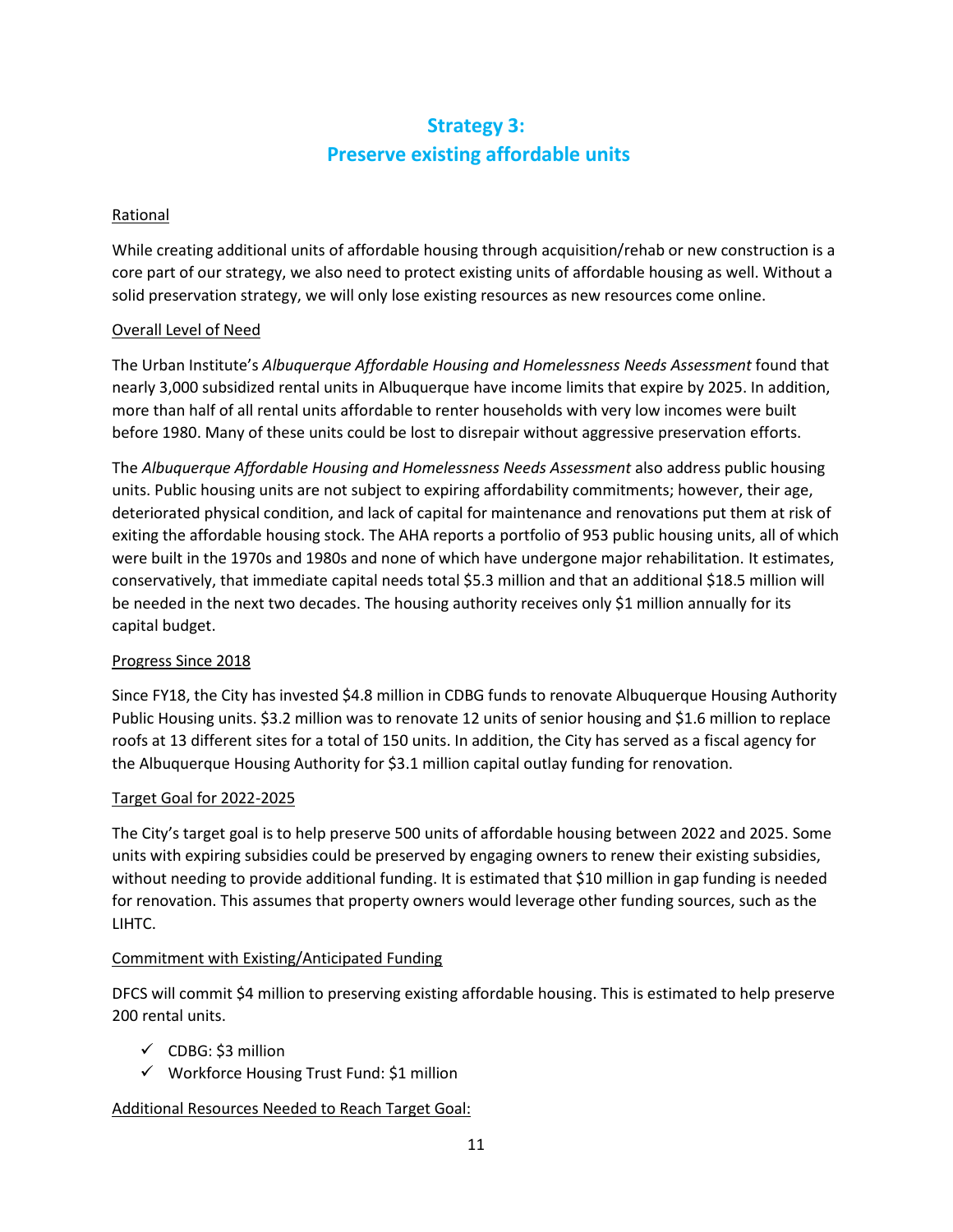To preserve another 300 units will require \$6 million.

#### Non-Budgetary or Policy Changes Needed

- ➢ *Develop and implement a strategy for engaging property owners who have units with subsidies that are about to expire.* Currently, we do not engage these property owners. A proactive engagement strategy could help property owners choose to maintain their subsidies.
- ➢ *Fully leverage the 9% LIHTC program by funding at least one preservation project a year that will apply for the LIHTC funding.* MFA has two tracks for its 9% LIHTC program – one for new construction and one for acquisition/rehab (which includes preservation). By funding at least one preservation project each year, we can ensure that at least one Albuquerque preservation project can leverage the LITHC funds each year.

#### Timeframe

The work of preserving units could be completed within 12 months of funding being allocated.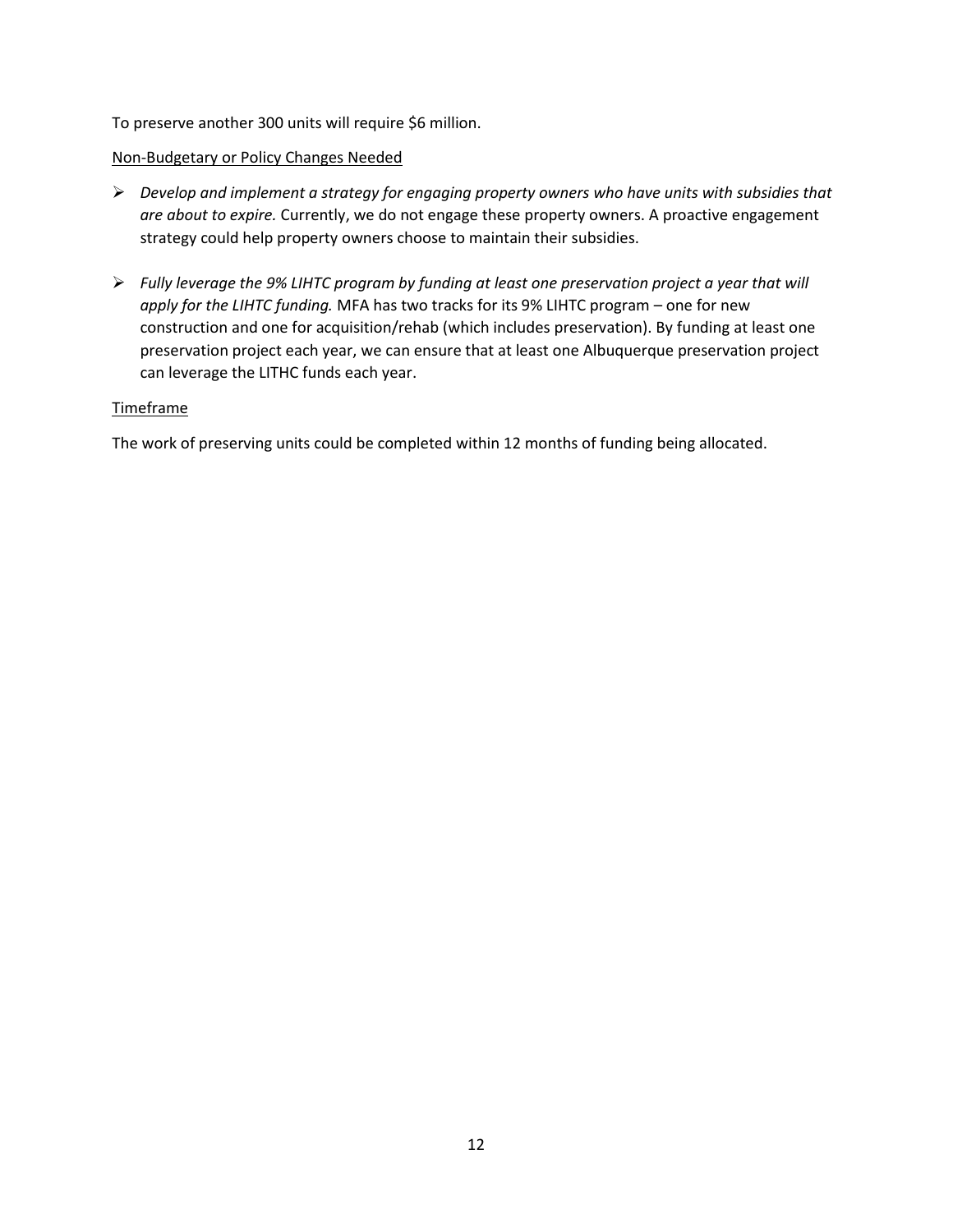## **Strategy 4: Create Additional Supportive Housing Vouchers**

#### <span id="page-12-0"></span>Rational

Supportive housing voucher programs are a proven strategy for helping families and individuals exit homelessness permanently. Supportive housing voucher programs provide rental assistance (aka housing vouchers) plus case management support. Supportive housing tenants rent an apartment from a private landlord. The tenant pays 30% of household income towards rent, and the voucher pays the rest. A case manager provides support to help supportive housing tenants keep their housing.

#### Overall Level of Need

The Urban Institute's *Albuquerque Affordable Housing and Homelessness Needs Assessment* estimated that at least 2,2000 Albuquerque currently unhoused households need permanent supportive housing and that at least 800 new Rapid ReHousing.

#### Progress Since 2018

Annual appropriations for scattered site permanent supportive housing has increased by 73% since FY18. In FY22, the City funded \$11.8 million in supportive housing programs, of which City General funds accounted for 62%. We estimate serving 1,000 households in FY22. However, \$2 million of the funding appropriated in FY20 and FY21 and \$3 million of the funding appropriated in FY22 is one-time funding.

#### Target Goal for 2022-2015

The City's target goal is to create 325 new Permanent Supportive Housing vouchers and 200 Rapid ReHousing vouchers by 2025. To create sustainable programs, recurring funding will be required.

#### Commitment with Current/Anticipated Funding:

The City is committed to using \$8.8 million in recurring HUD and General Fund dollars to maintain current supportive housing programs:

- ✓ Recurring HUD (Continuum of Care, Emergency Solutions Grant, HOME): \$3.5 million
- $\checkmark$  Recurring City General Fund: \$5.3 million

#### Additional Resources Needed to Reach Target Goal

\$2 million of the funding appropriated in FY20 and FY21 and \$3 million of the funding appropriated in FY22 is one-time funding. This one-time funding has been used to provide Rapid ReHousing programs, with 12-18 months of rental assistance and case management support. To maintain the current number of households served, City will need to continue to commit \$3 million each year to Rapid ReHousing.

To create 325 *additional* Permanent Supportive Housing Vouchers and 200 *additional* Rapid ReHousing vouchers will require annual recurring funding of \$7.8 million.

#### Non-Budgetary or Policy Changes Needed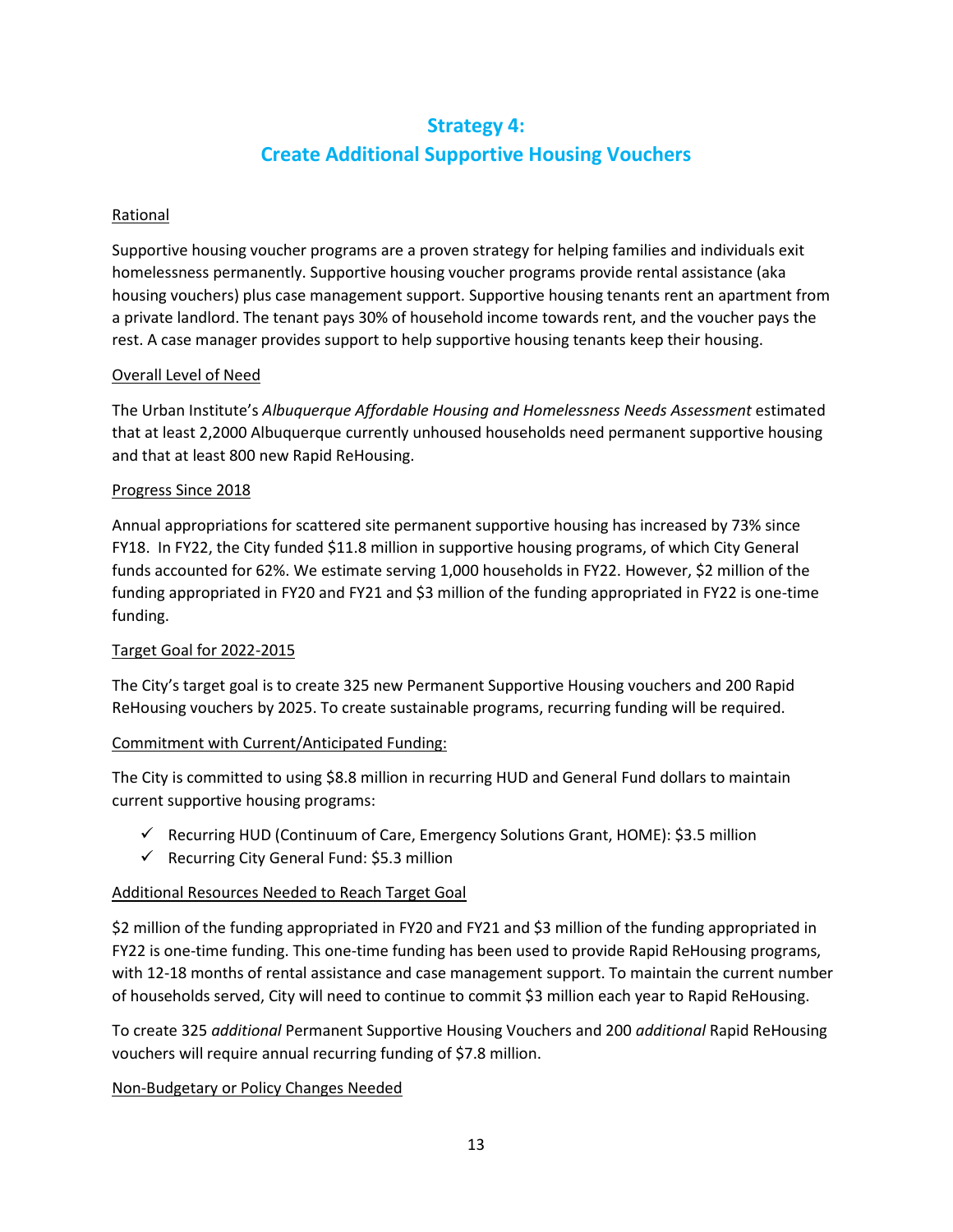- ➢ *Establish landlord incentives and/or pass legislation that prohibits source of income discrimination (including housing vouchers).* The increasingly tight rental market has made it difficult for renters to find landlords willing to accept vouchers. Landlord incentive programs and/or barring landlords from refusing to accept a housing vouchers are two promising strategies for helping supportive housing tenants access apartments.
- ➢ *Engage new/existing partners to amplify/leverage existing services.* Typically, new supportive housing funding pays for both rental assistance and the supportive services component. There is untapped opportunity to leverage existing service providers to pair their services with rental assistance funding.
- ➢ *Develop coordinated model for providing rental assistance and supportive services with defined roles/functions.* Currently the City contracts with approximately 20 nonprofit organizations to administer supportive housing vouchers. However, this is not necessarily the most efficient structure because administering vouchers is complex and administratively burdensome. We should explore consolidating this function, with core partners providing the supportive services.

#### Timeframe

The timeframe from when funding is appropriated to when people are moving into housing is about 6 months.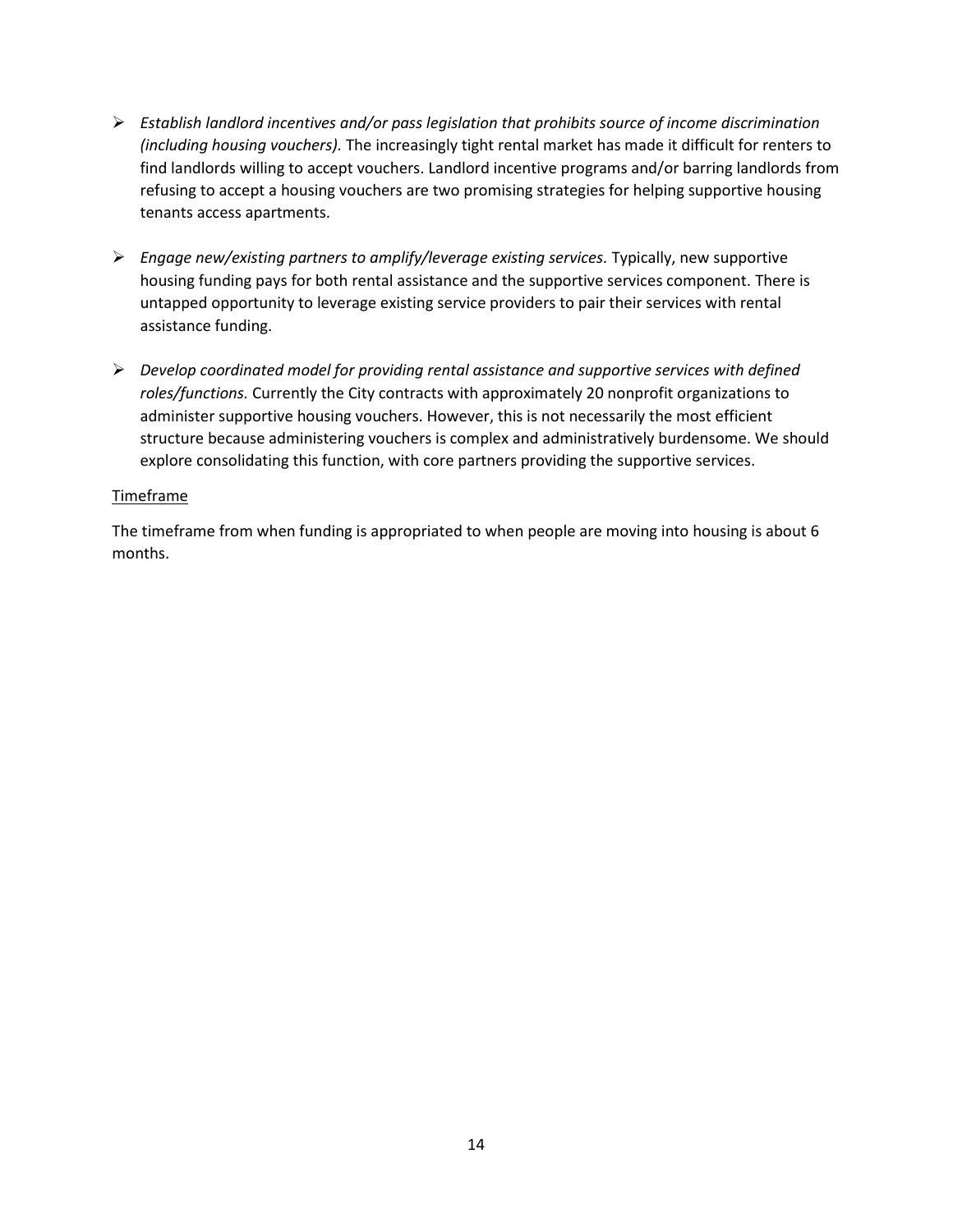## **Strategy 5: Create Project Based Vouchers**

#### <span id="page-14-0"></span>Rational

Households at or below 30% AMI are at the highest risk of homelessness, and most households experiencing homelessness are under 30% AMI. Typically, few of the units developed through new construction or acquisition/rehab are affordable to households under 30% AMI. The reason is because households do not generate enough rental income for their affordable housing property to cover operating costs. Attaching project-based housing vouchers to newly created affordable housing units subsidizes the cost of these units, which makes them affordable to extremely low-income households while also generating the necessary rental income.

#### Overall Level of Need

The Urban Institute's *Albuquerque Affordable Housing and Homelessness Needs Assessment* identified a gap of 15,500 units of affordable housing for renter households with extremely low incomes (at or below 30% AMI).

#### Progress Since 2018

The City currently does not fund project-based vouchers.

#### Target Goal for 2022-2025

The City has a target goal of funding 225 project-based vouchers by 2025.

#### Commitment with Current/Anticipated Funding:

The City does not currently have current or anticipated funding that it could commit to project-based vouchers.

#### Additional Resources Needed to Reach Target Goal

To fund 225 new project-based housing vouchers will cost \$2.9 million.

#### Other Policy Changes Needed

➢ *Develop policy for attaching project-based vouchers affordable housing projects.* DFCS will need to identify the most effective and efficient way to utilize project-based vouchers. For example, attaching these to existing units, such as City-owned units or units funded by the city but owned by nonprofit organizations, may be the fastest way to put these to use.

#### Timeframe:

The timeframe will be dependent on how quickly rental units are rehabbed and/or constructed.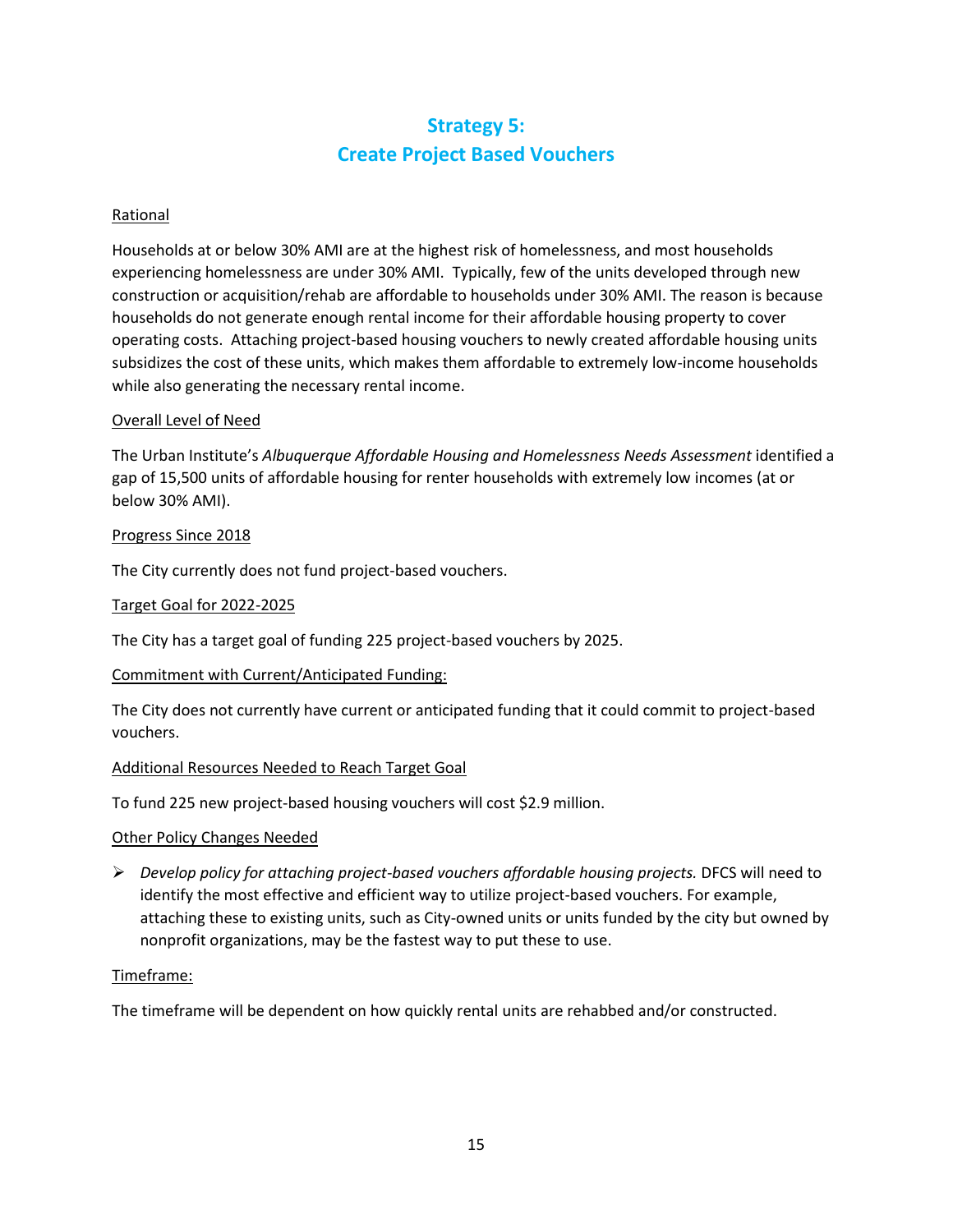## **Strategy 6:**

## <span id="page-15-0"></span>**Increase Down payment assistance to help low-and-moderate income homeowners purchase their own homes**

#### Rational

Down payment assistance in the form of a forgivable loan is a successful, cost-effective strategy for helping low-and-moderate income homebuyers purchase their first home at an affordable price.

#### Overall Level of Need

Currently, there is not clear data on the total number of renter households who need down payment assistance in order to purchase a home that is affordable. The 2018-2022 Consolidated Plan identifies 4,160 homeownership units available to households at or below 50% AMI and 16,665 homeownership units available to households at or below 80%.

#### Progress Since 2018

Since 2018, the City has contracted with a local nonprofit annually to provide up to \$40,000 in down payment assistance to low-to-moderate income homebuyers. The first two years of the program \$720,000 was allocated but the City now allocates \$1 million dollars a year to this program. A total of 92 families have benefitted from this program and an additional 25 families are expected to benefit this year.

#### Target Goal for 2022-2025:

The City has a target goal of assisting 200 families to purchase a home.

#### Commitment with Current/Anticipated Funding:

The City will commit \$1.2 million annually, for a total of \$4.8 million in CDBG funds, which will assist 120 households.

#### Additional Resources Needed to Reach Target Goal

An additional \$3.2 million will be required to serve another 80 households.

#### Other Policy Changes Needed

No needed policy changes have been identified at this time.

#### Timeframe

The timeline from when funding is appropriated to when families begin purchasing homes is 3 months.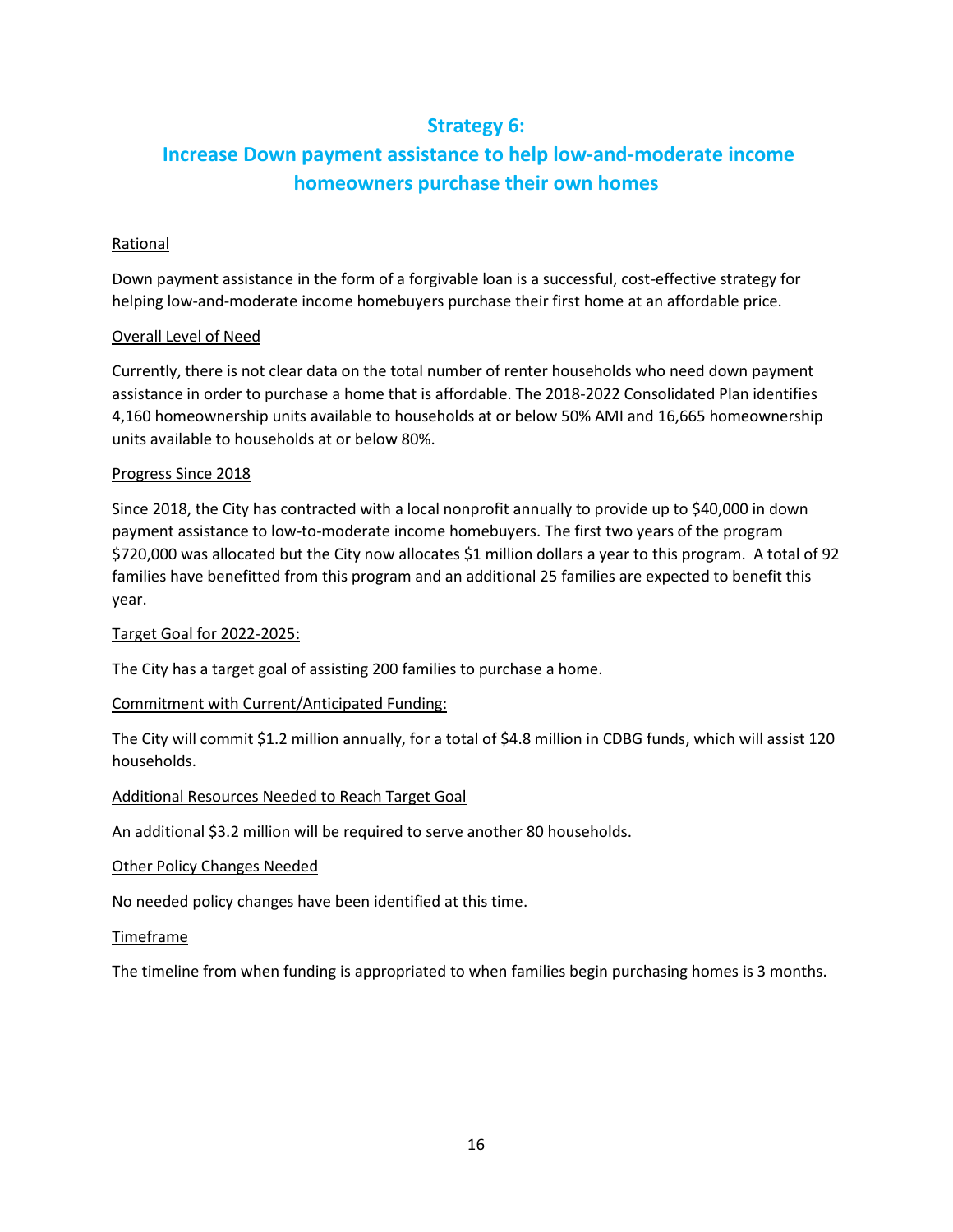## **APPENDIX A**

## **Summary of Funding Administered by the City**

<span id="page-16-0"></span>

| <b>Funding Source</b>                                      | Local/State/<br><b>Federal</b> | <b>Recurring or</b><br><b>One Time</b> | <b>Amount</b>                                                                        | <b>Description</b>                                                                                                                                                                    |
|------------------------------------------------------------|--------------------------------|----------------------------------------|--------------------------------------------------------------------------------------|---------------------------------------------------------------------------------------------------------------------------------------------------------------------------------------|
| <b>Workforce Housing Trust</b><br>Fund                     | Local                          | Potentially<br>recurring               | Mayor/Council may<br>allocate up to 8% of<br>GO Bond capacity,<br>up to \$10 million | Funded through G.O<br>Bonds every two years.<br>Must be approved by<br>voters.                                                                                                        |
| <b>General Fund</b>                                        | Local                          | Recurring or<br>One Time               | \$11.8 million<br>allocated to<br>supportive housing<br>vouchers in FY22             | General Fund dollars are<br>currently used to support<br>supportive housing<br>voucher programs, with a<br>mix of recurring and one-<br>time funding                                  |
| Capital Outlay                                             | <b>State</b>                   | One Time                               | Varies                                                                               | <b>State Capital Outlay funds</b><br>have been used to fund<br>specific housing projects<br>and for general affordable<br>housing needs                                               |
| Continuum of Care                                          | Federal<br>(HUD)               | Recurring                              | City receives<br>approximately \$3.2<br>million annually                             | CoC funds are recurring<br>source of HUD funds that<br>pay for permanent<br>supportive housing and<br>transitional housing                                                            |
| <b>Emergency Solutions</b><br>Grant                        | Federal<br>(HUD)               | Recurring                              | City receives<br>approximately<br>\$361,000 annually.                                | <b>ESG funds are recurring</b><br>source of HUD funds that<br>can pay for Rapid<br>ReHousing, along with<br>emergency shelter and<br>street outreach                                  |
| <b>Community Development</b><br><b>Block Grant</b>         | Federal<br>(HUD)               | Recurring                              | City receives<br>approximately \$4.5<br>million annually<br>from HUD                 | CDBG are a recurring<br>source of HUD funds that<br>can be used for a wide<br>range of community<br>development projects,<br>including<br>acquisition/rehab of<br>affordable housing. |
| <b>Community Development</b><br><b>Block Grant (CARES)</b> | Federal<br>(HUD)               | One Time                               | City received \$5.9<br>million                                                       | CDBG CARES funds were a<br>one-time appropriation<br>under the CARES Act. Like<br>CDBG, can be used for a<br>wide range of community<br>development projects,<br>including            |